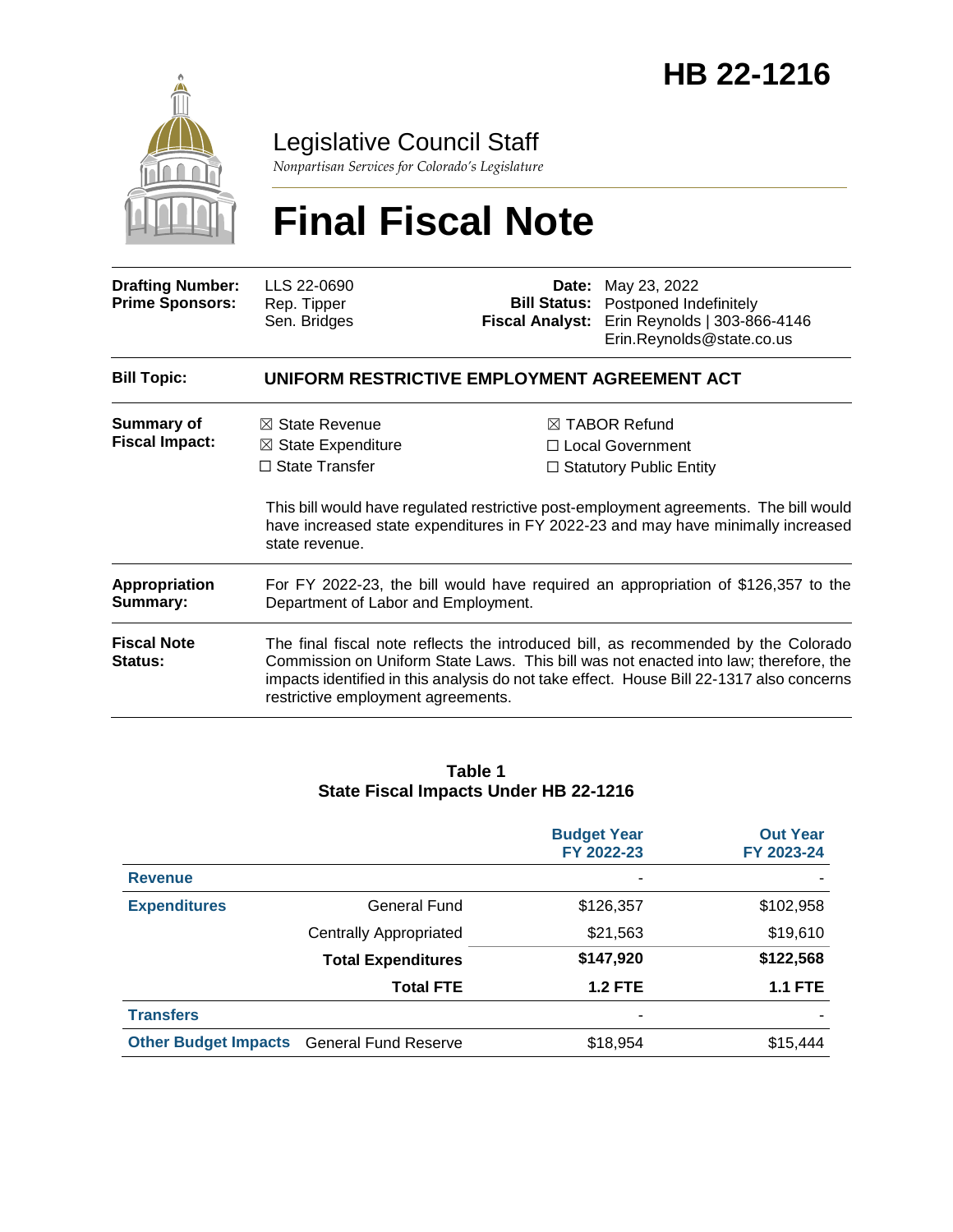Page 2

# Page 2<br>May 23, 2022 **HB 22-1216**

#### **Summary of Legislation**

The bill updates the regulations on agreements between an employer and an employee regarding limitations on work after the existing employment relationship ends. The bill regulates various postemployment agreements that prohibit non-compete agreements for low-wage workers. Finally, the bill adds new procedural requirements to non-compete and restrictive agreements and creates penalties and enforcement mechanisms.

#### **Background**

**Colorado Commission on Uniform State Laws.** The Colorado Commission on Uniform State Laws is charged with working with the national Uniform Law Commission (ULC) to promote uniformity in state laws where uniformity may be deemed desirable and practicable. This is achieved by developing proposed uniform legislation through the ULC that can be adopted by the various state legislatures. Colorado's commissioners are required to be attorneys admitted to practice law in Colorado. Members include six attorneys appointed or reappointed by joint resolution of the General Assembly; any Colorado citizen who is elected as a life member of the ULC (after twenty years of membership); and the Director of the Office of Legislative legal Services, or the Director's designee. The Office of Legislative Legal Services provides assistance to the legislative members of the Colorado Commission in their efforts to enact legislation regarding uniform acts.

#### **State Revenue**

To the extent the bill increases civil case filings, state revenue will increase beginning in FY 2022-23. This fee revenue is subject to TABOR.

#### **State Expenditures**

The bill increases state expenditures in the Department of Labor and Employment (CDLE) by \$147,920 in FY2022-23 and \$122,568 in FY 2023-24 from the General Fund. Expenditures are shown in Table 2 and detailed below.

**Department of Labor and Employment.** The bill requires an increase of 1.2 FTE in FY 2022-23 and 1.1 FTE in FY 2023-24 in the Division of Labor Standards and Statistics to implement the bill. The additional staff will draft and distribute notices to employers and employees and investigate employer compliance. Standard operating and capital outlay costs are included, and the first-year costs are prorated for the effective date and General Fund pay date shift.

**Department of Law.** The department will provide legal advice and counsel during the rulemaking process and regarding CDLE's authority over private employment matters. The total number of additional work hours expected for the department will be under 100 hours. Any additional funds necessary for legal services will be considered in future budget years.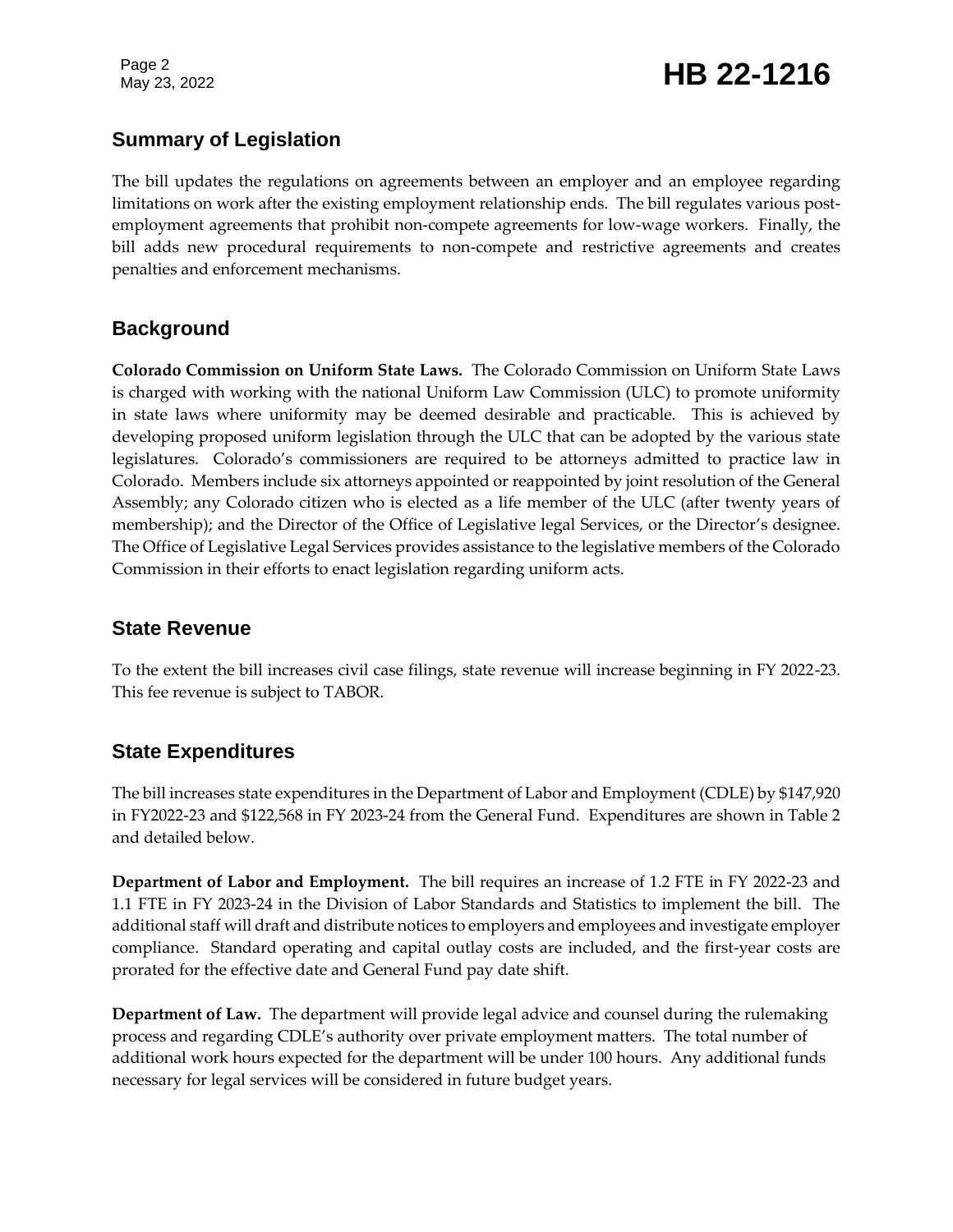## Page 3<br>May 23, 2022 **HB 22-1216**

|                                           | FY 2022-23     | FY 2023-24     |  |  |  |
|-------------------------------------------|----------------|----------------|--|--|--|
| Department of Labor and Employment        |                |                |  |  |  |
| <b>Personal Services</b>                  | \$106,311      | \$95,717       |  |  |  |
| <b>Operating Expenses</b>                 | \$1,890        | \$1,485        |  |  |  |
| <b>Capital Outlay Costs</b>               | \$12,400       |                |  |  |  |
| Software Licenses                         | \$5,756        | \$5,756        |  |  |  |
| Centrally Appropriated Costs <sup>1</sup> | \$21,563       | \$19,610       |  |  |  |
| <b>Total Cost</b>                         | \$147,920      | \$122,568      |  |  |  |
| <b>Total FTE</b>                          | <b>1.2 FTE</b> | <b>1.1 FTE</b> |  |  |  |

#### **Table 2 Expenditures Under HB 22-1216**

<sup>1</sup> *Centrally appropriated costs are not included in the bill's appropriation.*

**Department of Personnel and Administration.** The department will have a minimal increase in workload to review and update existing policies on confidentiality. The workload is absorbable within existing appropriations.

**Judicial Department.** Trial courts may experience a minimal workload increase to the extent the bill increases civil filings. The increased workload is absorbable within existing appropriations.

**Centrally appropriated costs.** Pursuant to a Joint Budget Committee policy, certain costs associated with this bill are addressed through the annual budget process and centrally appropriated in the Long Bill or supplemental appropriations bills, rather than in this bill. These costs, which include employee insurance and supplemental employee retirement payments, are shown in Table 2.

#### **Other Budget Impacts**

**TABOR refunds.** The bill is expected to increase the amount of state revenue required to be refunded to taxpayers by a minimal amount. Because TABOR refunds are paid from the General Fund, increased cash fund revenue will reduce the amount of General Fund available to spend or save.

**General Fund reserve.** Under current law, an amount equal to 15 percent of General Fund appropriations must be set aside in the General Fund statutory reserve beginning in FY 2022-23. Based on this fiscal note, the bill is expected to increase the amount of General Fund held in reserve by \$18,954 in FY 2022-23 and \$15,444 in FY 2023-24, which will decrease the amount of General Fund available for other purposes.

#### **Effective Date**

The bill was postponed indefinitely by the House Judiciary Committee on April 6, 2022.